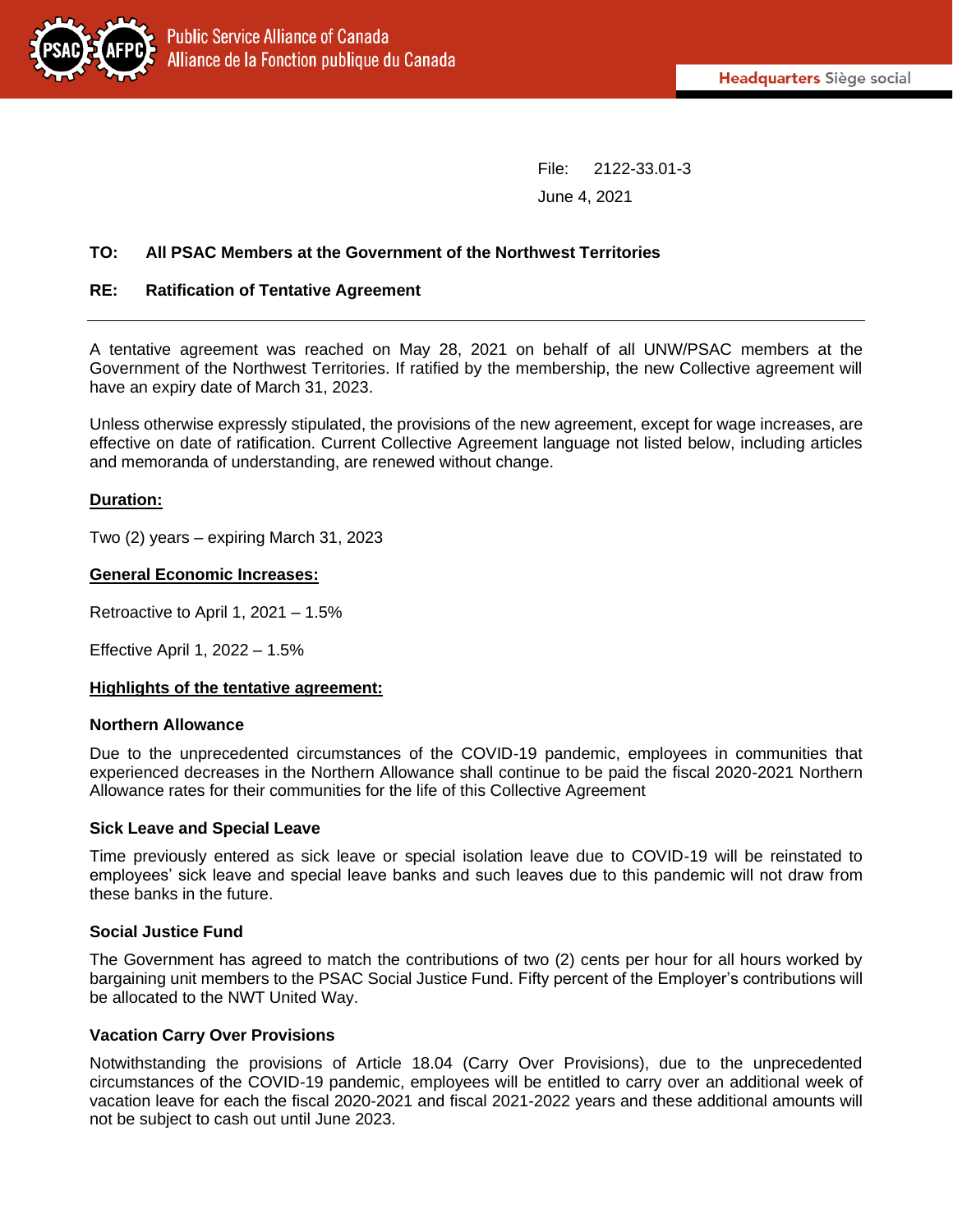#### **Medical Travel**

For employees proceeding to and/or returning from a medical centre to their communities in the NWT, Yukon or Nunavut, maximum travel time, not charged to sick leave banks, has been increased to four (4) days from three (3) days.

### **PPE for Corrections Officers**

An annual footwear allowance of \$250 has been negotiated for Corrections Officers, and Corrections Officers at the North Slave Correctional Complex and those undertaking security escorts will be provided with slash vests.

### **Layoff and Retention Provisions**

In the event of a workforce reduction, a 21-week layoff notice replaces the former combination of affected and layoff notices; employees shall be entitled to express an interest in job opportunities for which they could obtain the skills, abilities and qualifications within a year of training; and shall receive all relevant job postings. Employees on the staffing priority list who has the skills, abillties and qualifications for a job or can successfully obtain the skills, abilities and qualifications for the job within one year of training, shall be awarded the position.

#### **Compassionate and Caregiving Leave**

The language has been amended to reflect new legislative provisions of 28 weeks of Compassionate Care Leave, 35 weeks of Family Caregiver Leave for Children and 15 weeks of Family Caregiver Leave for Adults.

#### **Domestic Violence Leave**

This leave has been increased to five (5) paid days and five (5) unpaid days, as well as up to fifteen (15) additional weeks of unpaid leave as provided for by legislation.

#### **These are not all of the improvements made to the Collective Agreement. Please see the attached language below for additional new provisions.**

Your Bargaining Team, consisting of

Todd Parsons, UNW President; Gayla Thunstrom, UNW First Vice-President, Sean Dalton, UNW Second Vice-President, UNW Executive Members Lauraine Armstrong, John Dempster, Christina Holman, Melvin Larocque, Josee-Anne Spirito; PSAC Research Officer Djimy Theodore; PSAC Negotiator Laneydi Martinez Alfonso and PSAC Negotiator Gail Lem, unanimously recommends ratification of this agreement.

The Bargaining Team also wishes to thank Anne Marie Thistle, UNW Director of Membership Services, and Caitlin Lacey, UNW Assistant to the President, for their support.

Details on ratification meetings will be provided as soon as possible.

In Solidarity,

Lorraine Rousseau **Todd Parsons** Regional Executive Vice-President **President** President of UNW

Toda for

cc. National Board of Directors Yusur Al-Bahrani, Regional Political Action and Communication Officer (North) Negotiations Section Patricia Harewood, A/Director, Representation and Legal Services Branch Daniel Kinsella, Regional Coordinator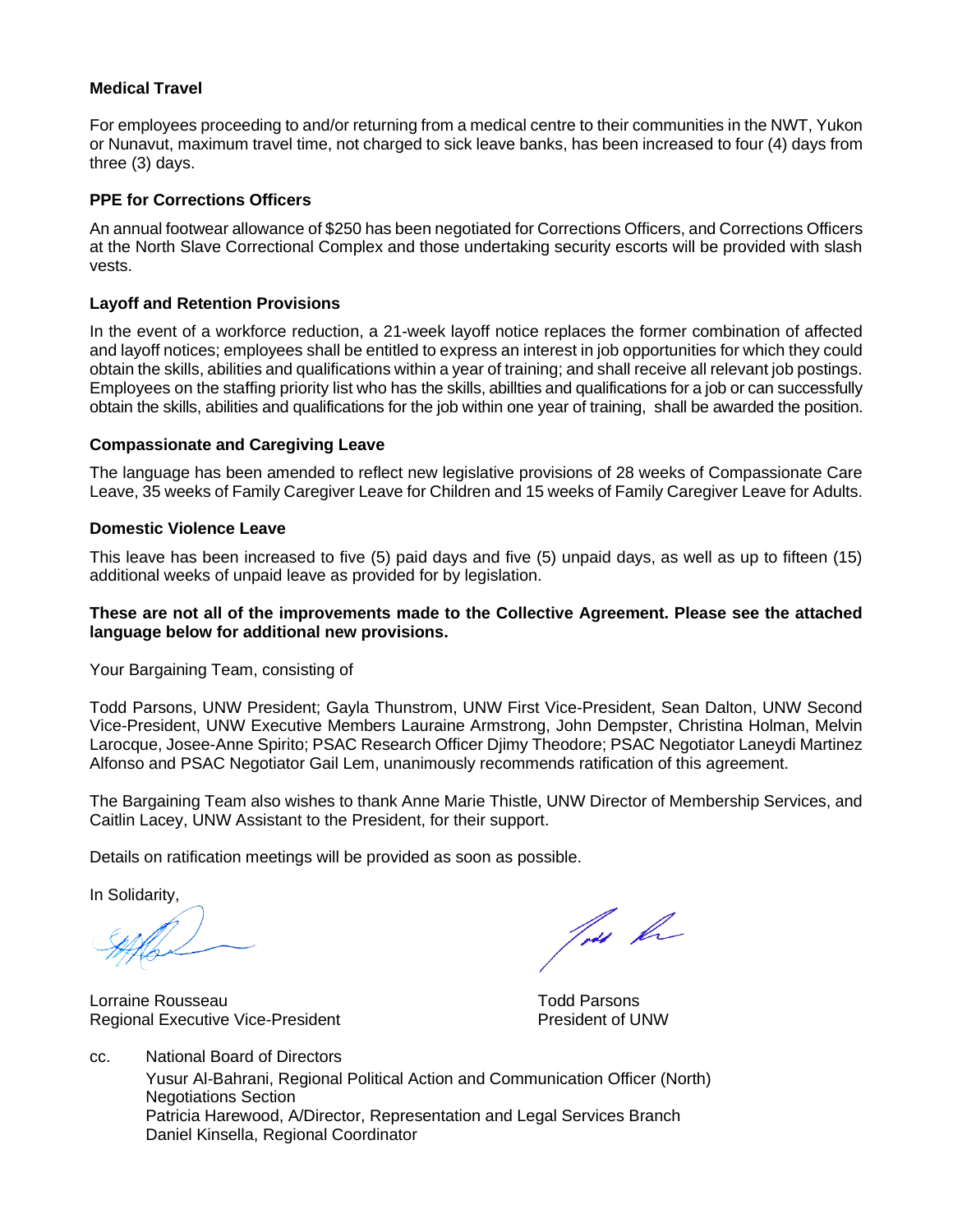Marija Babic, Regional Representative Reine Zamat, Supervisor, Membership Administration Caroline Bédard, Membership Dues Administrator Dale Robinson**,** Strike Mobilization Project Officer Connor Spencer, Strike Mobilization Officer Kelly Greig, Member Information Advisor Louise Casselman, Social Justice Fund Officer Laura Avalos, Social Justice Fund Advisor Team Members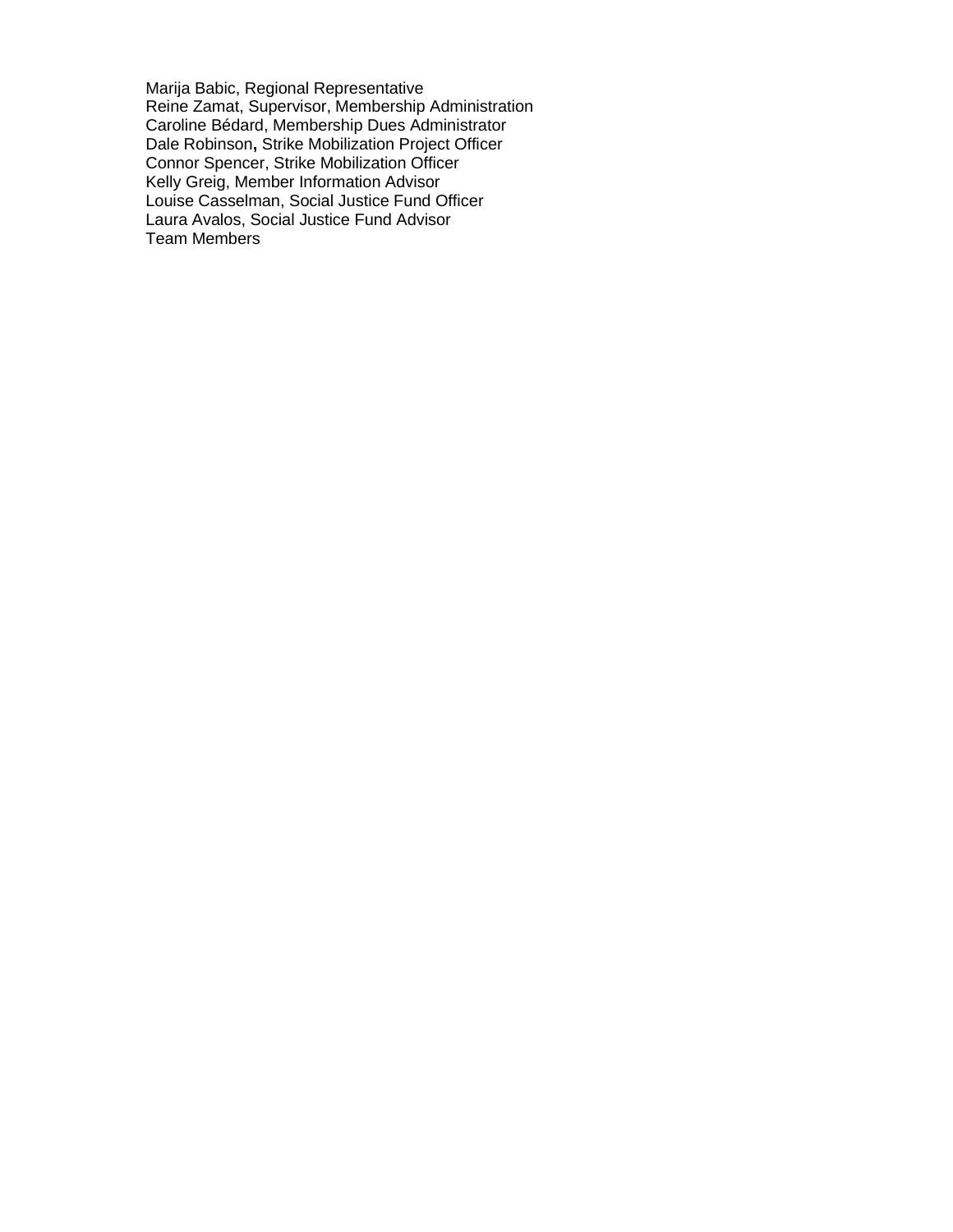# **ITEMS AGREED TO**

Change Department of "Human Resources" to Department of "Finance" throughout the Collective Agreement and *\*delete* the second reference to Department of Human Resources, in ARTICLE 49.09.

Amend ARTICLE 43.04 to be renumbered  $-$  (a) is repeated. Amend to change second (a) to read (b) with consequential numbering as required.

NEW – Gender Neutral Language. The Parties agree that the UNW, together with GNWT representatives with Labour Relations and the Diversity and Inclusion Unit, will meet to review and amend the Collective agreement during the editing process to incorporate gender neutral language. Should the parties not reach agreement on a term or expression, the original language will remain in the Agreement to be dealt with in the next round of bargaining.

Amend ARTICLE 2.01 as follows:

- (i) "Dependant" means:
- (a) The spouse of an employee who is residing with the employee

#### Amend ARTICLE 3.02 as follows:

3.02 The Employer and the Union agree that there shall be no discrimination, interference, restriction, harassment or coercion exercised or practiced with respect to any employee by reason of age, sex, race, colour, creed, national or ethnic origin, marital status, family status, sexual orientation, disability, gender identity, **gender expression,** conviction for which a pardon has been granted, religious or political affiliation, or any other grounds proscribed by applicable legislation, by reason of Union membership or activity, nor by exercising their rights under the Collective Agreement.

Amend ARTICLE 12.13 as follows:

12.13 Upon reasonable notification, the Employer may grant leave without pay, for a minimum of three weeks, to employees to work on special projects on behalf of the Union. Such leave shall not be unreasonably withheld. **Leave may be granted for shorter time periods with the mutual agreement of both parties**

Amend ARTICLE 19.02 as follows

(2) The Deputy Head may grant an employee special leave with pay for a period of up to five (5) consecutive working days:

(a) (i) where a member of the **employee's** immediate family requires surgery**,** or becomes ill (not including childbirth)**, or has a disability** and the employee is required to **temporarily** care for his/her dependents or for the sick person **that family member**;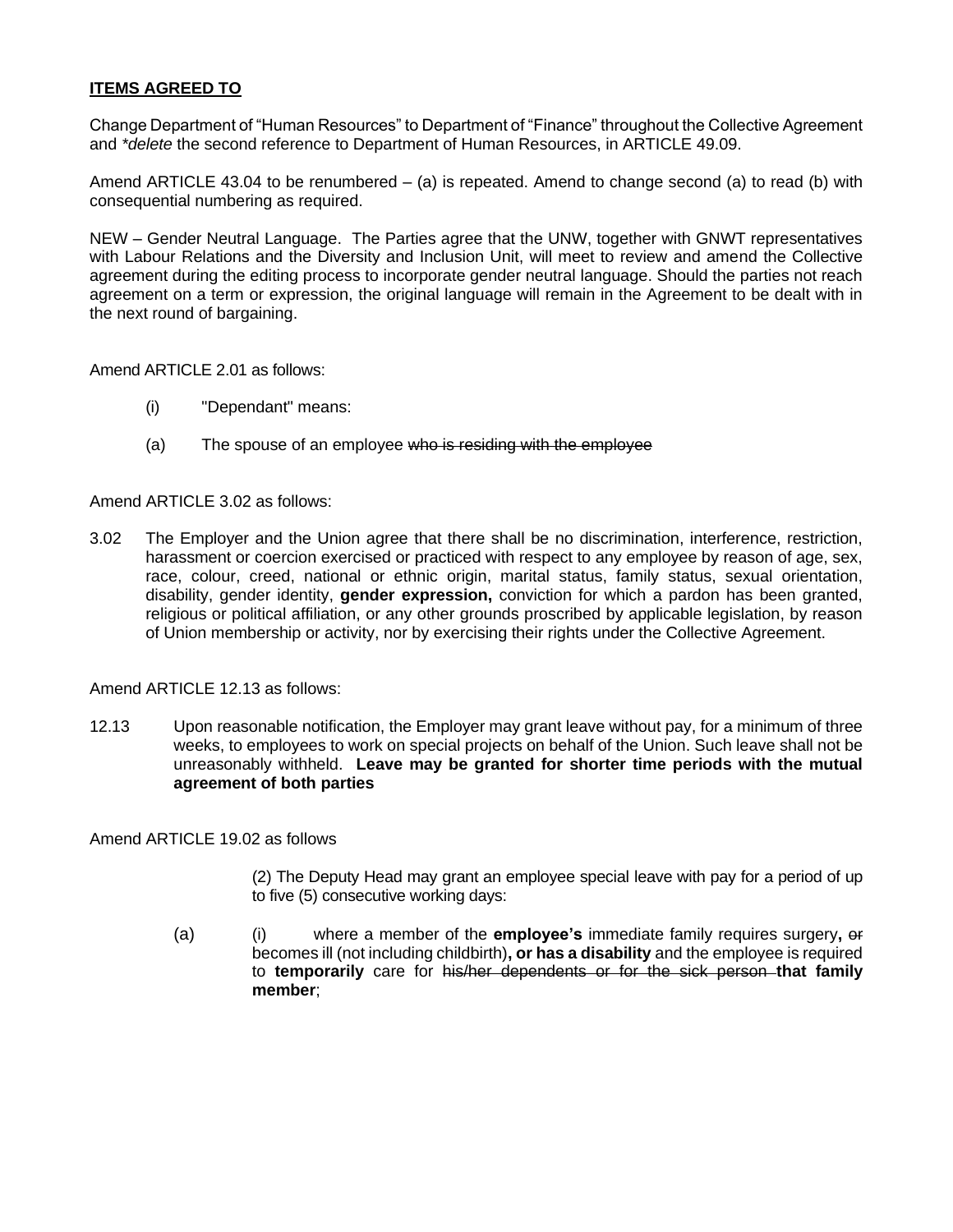### Amend ARTICLE 21.10 as follows:

## TRAVEL TIME

20.10 Every employee who is proceeding to **and/or returning from** a medical centre **to their community in the Northwest Territories, Yukon or Nunavut** under the provisions of Clause 20.09 shall be granted leave of absence with pay which is not to be charged against his/her sick leave credits for the lesser of three (3) **four (4) days** or the actual time spent away from work. When an employee has elected to drive rather than travel by air, such travel time with no deduction from sick leave credits will be limited to the time required to travel had the employee travelled by air.

Amend ARTICLE 21.01 as follows:

21.01 (c) by law to attend a proceeding under the Youth Criminal Justice Act (Canada) concerning a dependent**, regardless of whether the dependent resides with the employee.**

Rename and replace ARTICLE 21.06 as follows:

## **CAREGIVING LEAVELEAVE WITHOUT PAY FOR COMPASSIONATE CARE**

| 21.06 | (a)            | An employee who provides the Employer with proof that he or she is in receipt<br>of or awaiting Employment Insurance (EI) Compassionate Care Benefits, Family<br>Caregiver Benefits for Children and/or Family Caregiver Benefits for Adults<br>shall be granted leave without pay while in receipt of or awaiting these benefits. |
|-------|----------------|------------------------------------------------------------------------------------------------------------------------------------------------------------------------------------------------------------------------------------------------------------------------------------------------------------------------------------|
|       | (b)            | The leave without pay described in 21.06 shall not exceed twenty-six (26) weeks<br>for Compassionate Care Benefits, thirty-five (35) weeks for Family Caregiver<br>Benefits for Children, and fifteen (15) weeks for Family Caregiver Benefits for<br>adults, in addition to any applicable waiting period.                        |
|       | (c)            | When notified, an employee who was awaiting benefits must provide the<br>Employer with proof that the request for Employment Insurance (EI)<br>Compassionate Care Benefits, Family Caregiver Benefits for Children and/or<br>Family Caregiver Benefits for Adults has been accepted.                                               |
|       | (d)            | When an employee is notified that their request for Employment Insurance (EI)<br>Compassionate Care Benefits, Family Caregiver Benefits for Children and/or<br>Family Caregiver Benefits for Adults has been denied, clause 21.06 (a) above<br>ceases to apply.                                                                    |
|       | (e)            | Leave granted under this clause shall count for the calculation of "continuous"<br>employment" for the purpose of calculating severance pay and "service" for the<br>purpose of calculating vacation leave. Time spent on such leave shall count for<br>pay increment purposes.                                                    |
| 21.06 | <del>(a)</del> | Leave without pay for compassionate care shall be granted to a maximum of eight<br>weeks to an employee to provide care or support to a gravely ill family member at risk<br>of dying within 26 weeks.                                                                                                                             |
|       | $\Theta$       | <b>Family member means:</b>                                                                                                                                                                                                                                                                                                        |
|       |                | a spouse of the employee,<br>$\theta$                                                                                                                                                                                                                                                                                              |

 $(iii)$  a child of the employee or a child of the employee's spouse,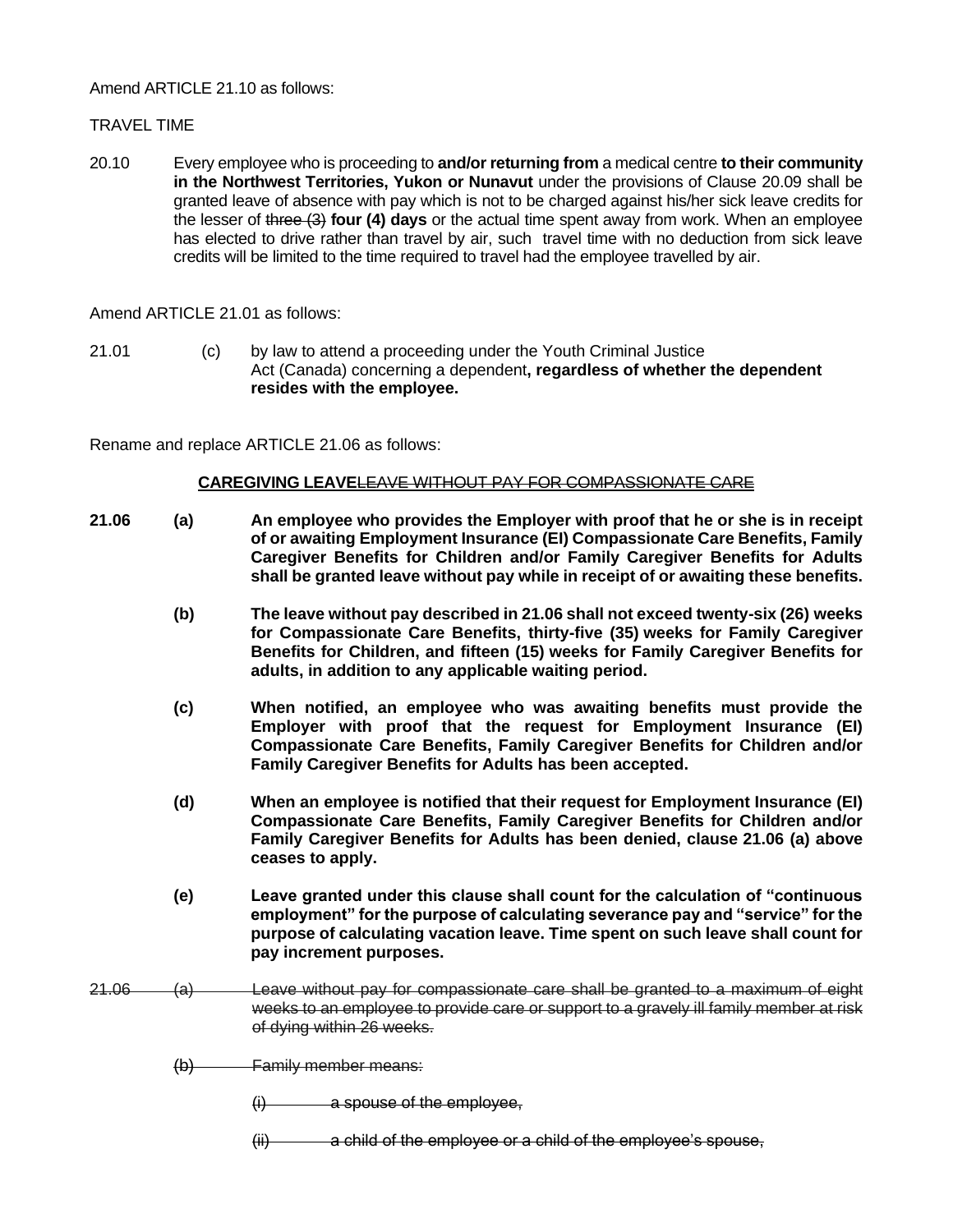- (iii) a parent of the employee or a spouse of the parent, and
- (iv) any other person who is a member of a class of persons prescribed in subsection 23.1(1) of the *Employment Insurance Act* (Canada);
- (c) Care or support to a family member means:
	- (i) providing psychological or emotional support;
	- (ii) arranging for care by a third party; or
	- (iii) directly providing or participating in the care.
- (d) Compassionate care leave may be taken over one or more periods. Each period of compassionate care leave must be at least one (1) week.
- (e) If one or more family members who are employees apply for compassionate care, Deputy Heads will review operational requirements.
- (f) When requesting compassionate care, an employee must provide a medical certificate indicating the ill family member needs care or support and is at risk of dying within 26 weeks.
- (g) If the family member dies while an employee is on leave without pay for compassionate care, the leave without pay for compassionate care ceases. The employee must contact their supervisor and may request special leave.

Amend ARTICLE 21.09 as follows:

## DOMESTIC VIOLENCE LEAVE

- 21.09 (1) The Employer recognizes that employees or their dependent child as defined in article 2.01(i) may face situations of violence or abuse in their personal life that may affect their attendance and performance at work. **For the purposes of this Article, "dependent child" includes a child who does not reside with the employee.** 
	- (2) Employees experiencing domestic violence or employees with a child experiencing domestic violence shall be granted leave with pay up to three (3) **ten (10) days (five (5) days paid, and five (5) days unpaid)** per fiscal year to attend appointments with professionals, legal proceedings, and engage in any other necessary activities to support their health, safety and security. **There shall be no carryover of unused Domestic Violence Leave from one fiscal year to the next.**
	- **(3) Employees may access up to fifteen (15) additional weeks of unpaid domestic violence leave in a 52-week period.**
	- **(4)** This leave may be taken as consecutive or single days or as a fraction of a day, with request for approval being sought as soon as is reasonable.
	- **(5) Paid** Leave in excess of three (3) **five (5)** days per fiscal year for the purposes of Article 21.09 (1) may only be granted with the Employer's approval and such approval shall not be unreasonably denied. **Excess leave granted under this provision, but not used, shall not be carried forward from one fiscal year to the next.** There shall be no carryover of unused Domestic Violence Leave from one fiscal year to the next.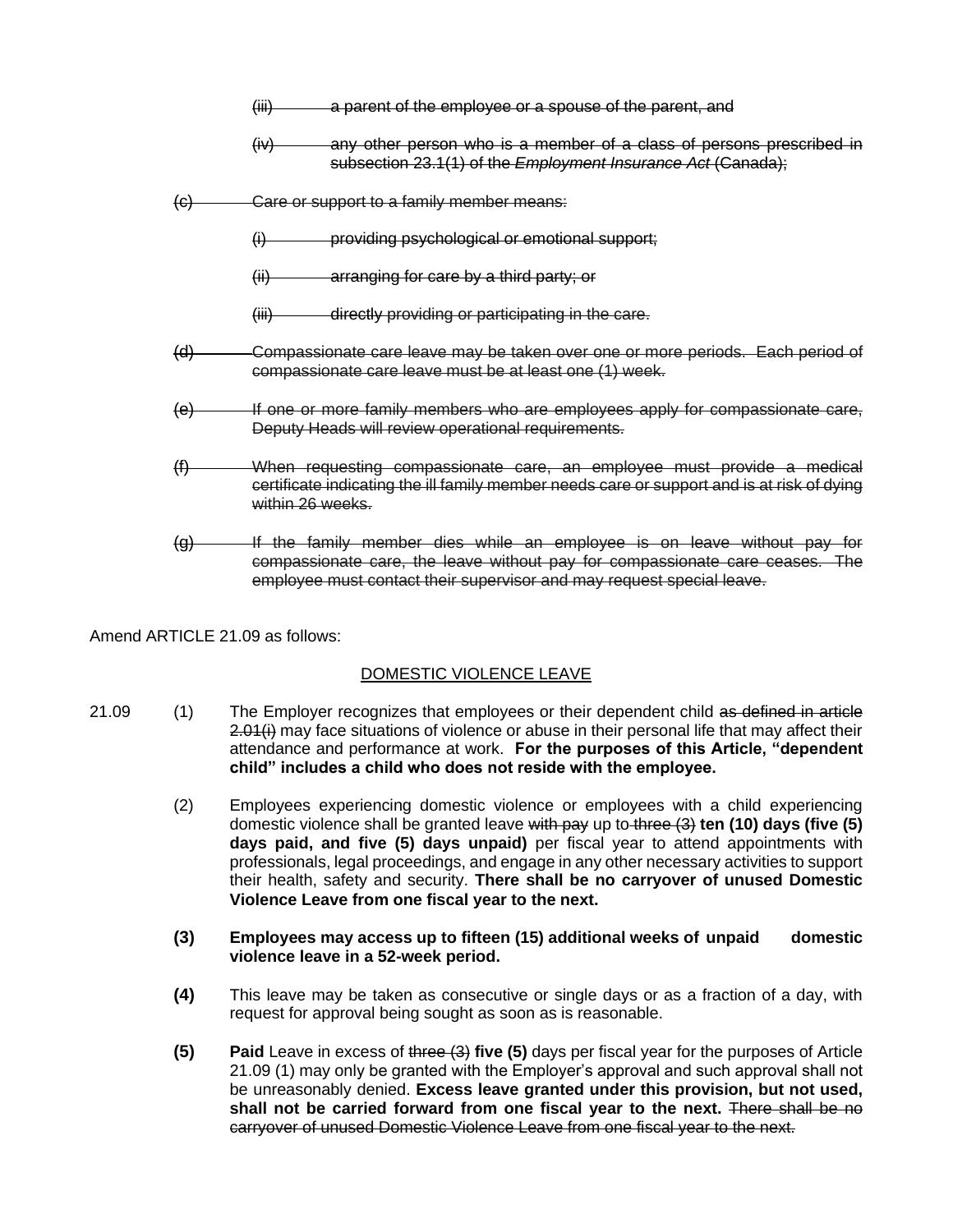- **(6)** All personal information concerning domestic violence will be kept confidential in accordance with relevant legislation and shall not be disclosed to any other party without the employee's written agreement.
- **(7)** The Employer will develop a workplace policy on preventing and addressing domestic violence at the workplace **within six (6) months of ratification of this Collective Agreement.** The policy will be made accessible to all employees. Such policy shall explain the appropriate action to be taken in the event that an employee reports domestic violence or is perpetrating domestic violence, identify the process for reporting, risk assessments and safety planning, indicate available supports and protect employees' confidentiality and privacy while ensuring workplace safety for all. The policy shall also address the issue of workplace accommodation for employees who have experienced domestic violence and include provisions for developing awareness through the training and education of employees.

## Amend ARTICLE 32 as follows:

- 32.01 An employee who has one year or more of continuous employment and who is laid off is entitled to be paid severance pay.
- 32.02 An employee who is laid-off following the signing of this Agreement may request one of the following options:
	- (a) (i) Separation Assistance The lay-off shall receive severance pay of two (2) weeks pay per year for the first ten complete years of continuous employment, and three (3) weeks pay for each succeeding complete year of continuous employment. The lay-off can request this payment be made bi-weekly to extend employment or in annual instalments. The total amount of severance pay which may be paid under this subclause shall not exceed 65 weeks of pay.
		- (ii) The Employer may waive the requirement to work the **twenty-one (21) week** three month notice period or portion thereof and provide 13 **21** weeks pay, or appropriate portion thereof in lieu:
			- (1) when the Employer determines the lay-off's work should be discontinued. The layoff shall be provided priority staffing status for **twenty-one (21) weeks.** three months.
			- (2) when, upon the request of the lay-off, the Employer determines the lay-off's work can be discontinued. The lay-off waives the **twenty-one (21) week** three month priority staffing status;

or;

- (b) (i) Severance Priority The lay-off shall receive severance pay of two (2) weeks pay for the first complete year of continuous employment, two (2) weeks pay for the second complete year of continuous employment and one (1) week of pay for each succeeding complete year of continuous employment. The total amount of severance pay which may be paid under this sub clause shall not exceed 28 weeks of pay.
	- (ii) The lay-off shall be provided priority staffing for eighteen (18) months from the last day of the **twenty-one (21) week** lay-off notice period. Where a lay-off accepts an appointment that is not indeterminate the lay-off shall continue to be provided priority staffing for the length of the appointment plus **twenty-one (21) weeks.** three (3)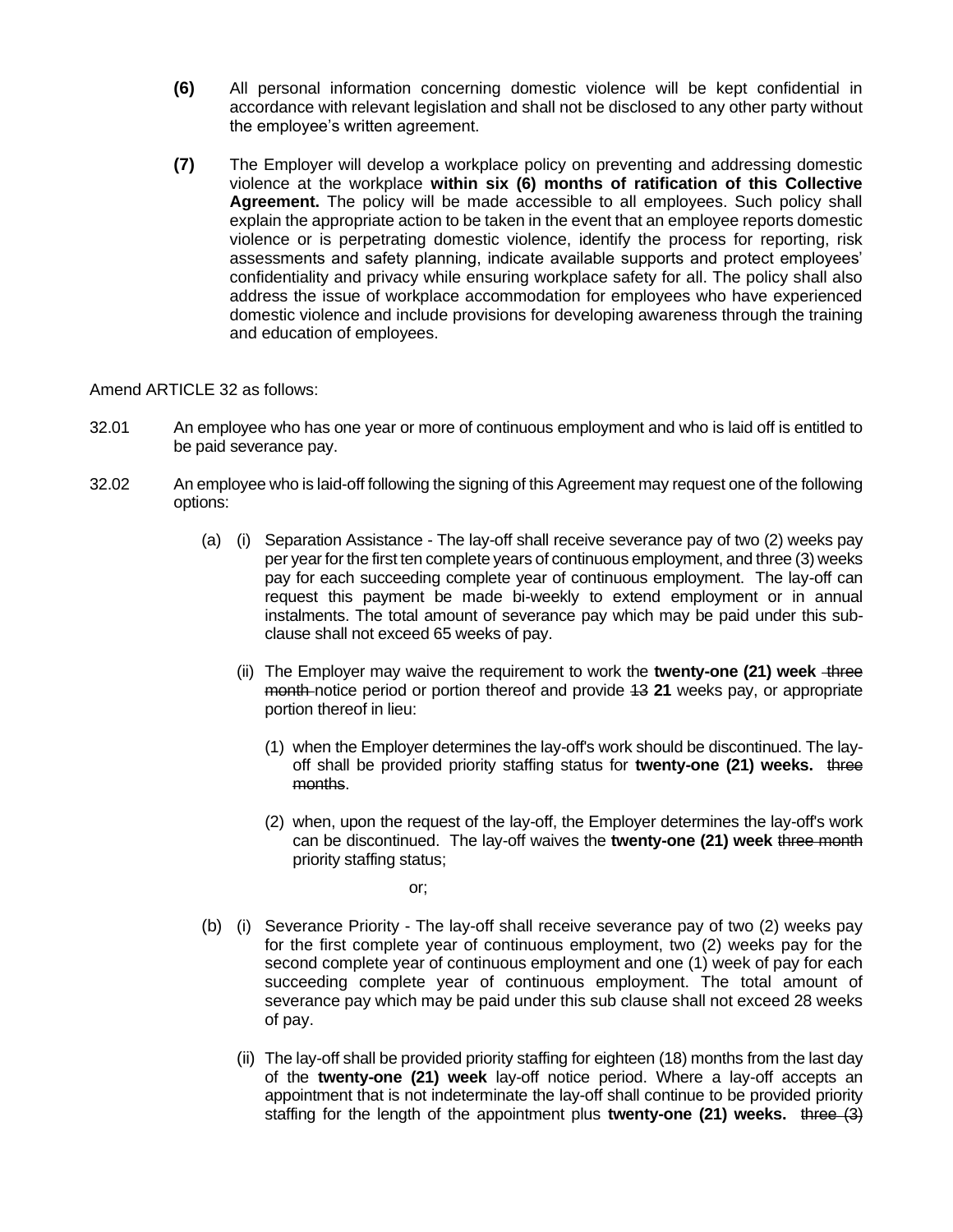months. At no time will the length of the priority status be less than eighteen (18) months.

- (iii) The Employer may waive the requirement to work the **twenty-one (21) week** three month notice period or portion thereof and provide 13 **21** weeks pay, or appropriate portion thereof in lieu:
	- (1) when the Employer determines the lay-off's work should be discontinued. The layoff shall be provided priority staffing status for **twenty-one (21) weeks.** three months.
	- (2) when, upon the request of the lay-off, the Employer determines the lay-off's work can be discontinued. The lay-off waives the **twenty-one (21) week** three month priority staffing status;

or;

- (c) Retraining The lay-off shall, during the **twenty-one (21) week** 3 month notice period be eligible for this option if:
	- (i) the lay-off has three (3) years of continuous service;
	- (ii) there is a specific vacant position or anticipated vacancy for which no other lay-off qualifies and the lay-off may become qualified with retraining; and
	- (iii) the employee and the Employer agree that the retraining can be completed within 12 consecutive months.

Retraining shall consist primarily of on-the-job training but may include course work or other formal training including college or university. Where practicable, the retraining shall take place in the lay-off's headquarters.

Lay-offs undertaking retraining shall be paid at their current range. Upon successful completion of retraining, the lay-off shall be appointed to the position for which she/he was retrained. The Employer shall pay all authorized costs associated with retraining including but not limited to tuition, travel and relocation.

Continuation and completion of a retraining plan are subject to satisfactory performance by the lay-off. Lay-offs who are unsuccessful in retraining shall be considered to be at the beginning of their lay-off period and they shall be notified in writing prior to the commencement of the lay-off period.

or;

- (d) Education Assistance The lay-off may be eligible to apply for this option if:
	- (i) the lay-off has 3 years of continuous employment.
	- (ii) the proposed program of study relates to positions within the Government.
	- (iii) the lay-off provides proof of acceptance in an educational program. The Employer will pay for all of the costs of education assistance.

The lay-off is eligible for education assistance, which is 80% of the lay-off's current salary for a period of up to twelve months. The lay-off is not eligible for priority status and is not guaranteed any future employment with the Employer.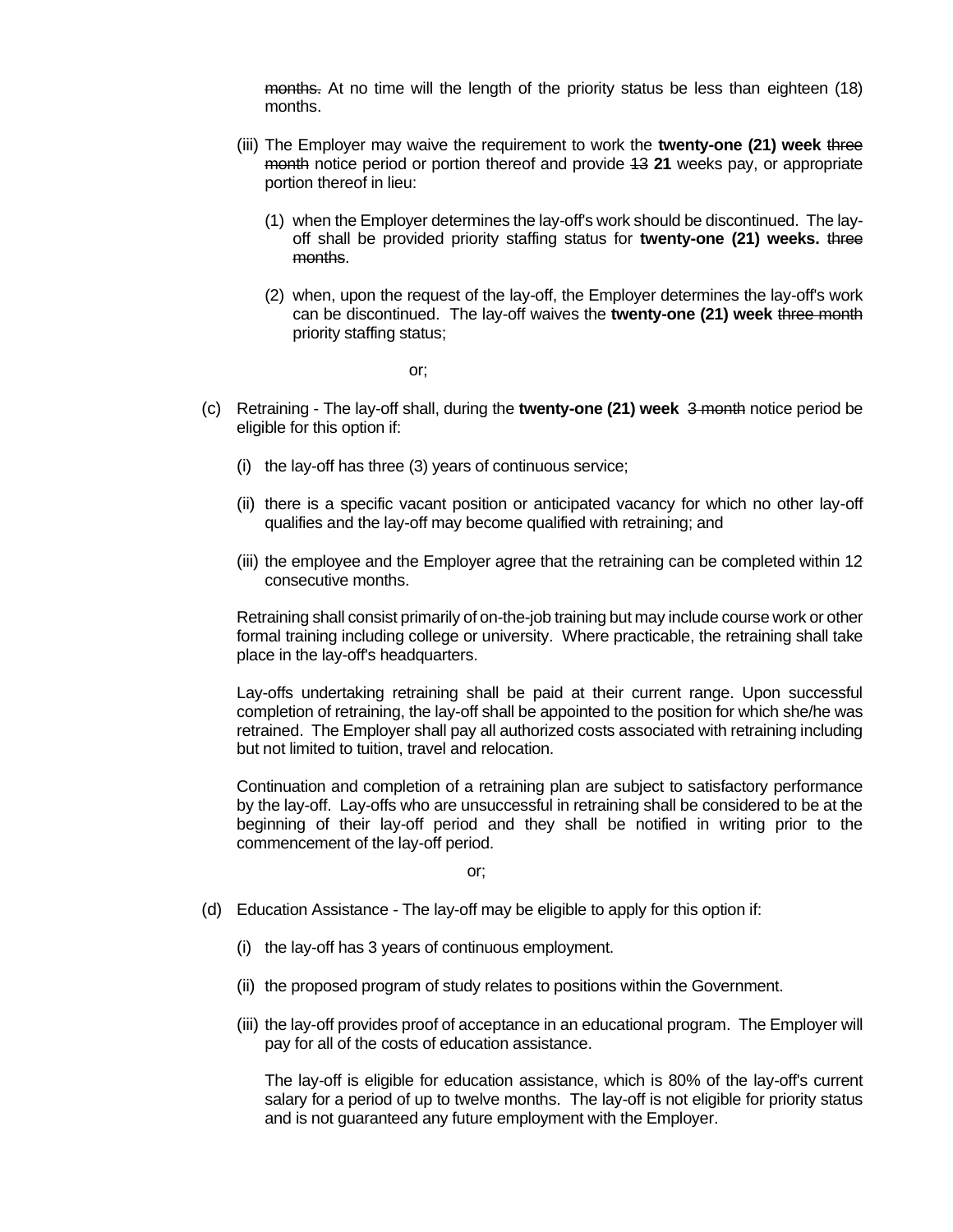Education assistance may be paid out over a term longer than twelve months to permit the lay-off to attend two consecutive semesters of instruction; however, the total amount paid out will not exceed 80% of twelve months salary.

- 32.03 In the case of an employee who is laid-off for a second or subsequent time following the signing of this Agreement the amount of severance will be calculated on complete years of continuous service less any period in respect of which the employee was granted severance pay.
- 32.04 In the case of a term employee, which is a person other than an indeterminate employee who is employed in excess of four months, who is laid off the severance the employee receives shall not exceed the pay equal to the remainder of the term.

# RESIGNATION, RETIREMENT AND DEATH

32.05 Employees commencing employment before September 2, 1995 shall receive severance pay on resignation, retirement or death in accordance with the severance pay provisions identified in Articles 32.05, 32.06 and 32.07 of the Collective Agreement between the Employer and the Union, which expired March 31, 1994, for the length (duration) of their employment.

## TERMINATION FOR HEALTH REASONS

- 32.06 This Clause shall apply to an employee whose employment is terminated as a result of a recommendation made to the Employer that the employee was incapable of performing his/her duties because of chronically poor health; and when such occurs:
	- (a) the employee shall be paid severance pay equal to the product obtained by multiplying his/her weekly rate of pay on termination of employment by the number of completed years of his/her continuous employment to a maximum of thirty (30), less any period of continuous employment in respect of which severance pay was previously granted.
	- (b) when employment is terminated under this Clause the employee shall have the right to waive his/her entitlement to severance pay and, in lieu thereof, be granted an equivalent period of leave with pay.

## DISMISSAL, ABANDONMENT OF POSITION

32.07 An employee who is dismissed for cause from the Public Service or who has been declared to abandon his/her position shall not be entitled to severance pay.

## VOLUNTARY SEPARATION

32.08 In the case of an employee terminated under Voluntary Separation the employee is eligible to severance as follows:

| Complete Years of         | Weeks of Pay at Regular |
|---------------------------|-------------------------|
| <b>Continuous Service</b> | <b>Rate of Pay</b>      |
|                           |                         |
| 1                         | 15                      |
| 2                         | 16                      |
| $3 - 4$                   | 17                      |
| $5-6$                     | 18                      |
| $7 - 8$                   | 19                      |
| $9 - 10$                  | 22                      |
| $11 - 12$                 | 25                      |
| 13-14                     | 28                      |
| 15-plus                   | 30                      |
|                           |                         |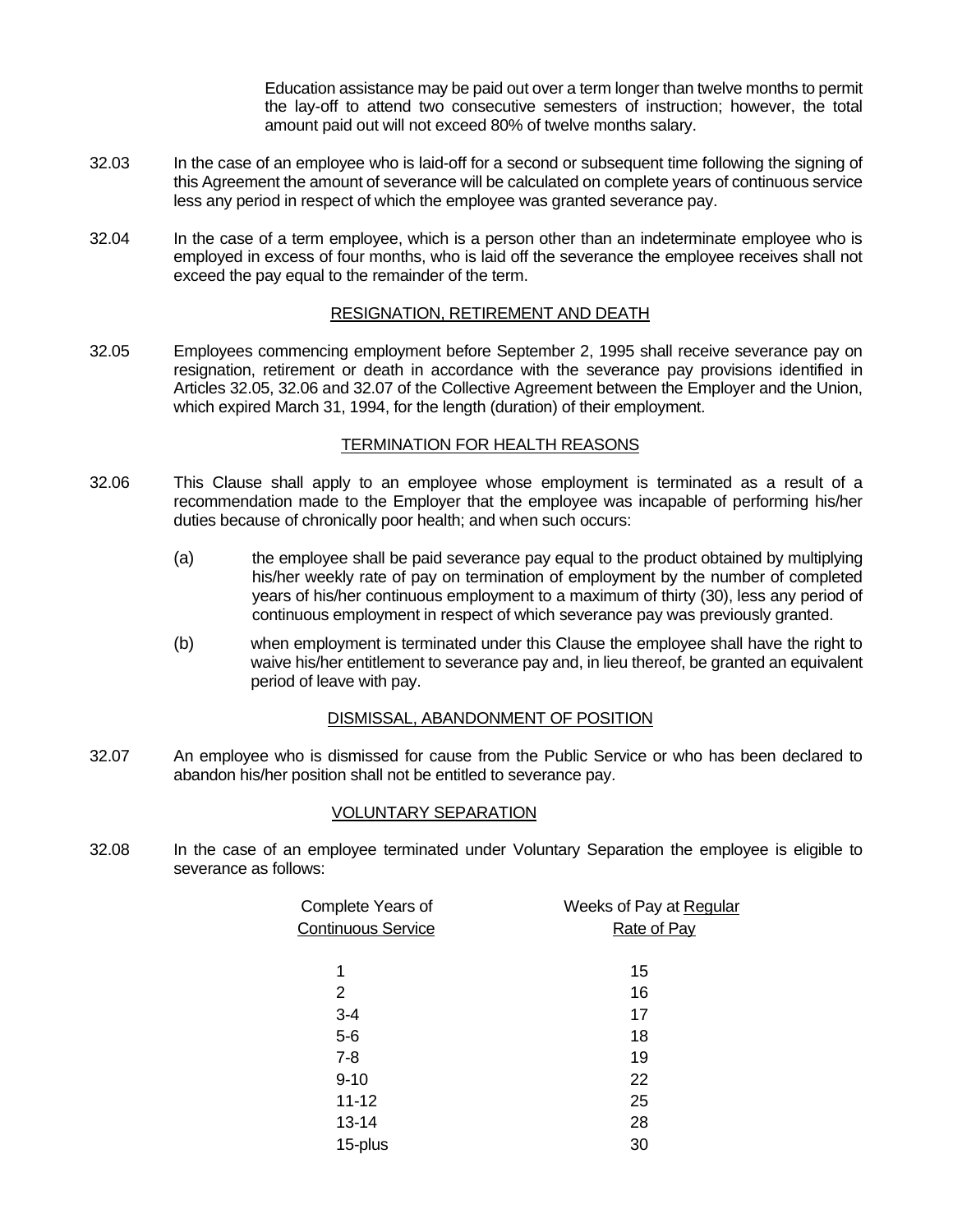Amend ARTICLE 33 as follows:

# **LAY-OFF AND RETENTION**

- 33.01 When the Employer is contemplating a reduction in the workforce of five (5) or more employees, it shall inform the Union at least three (3) months before any layoff notices are issued.
- 33.02 Within thirty (30) days of such notice, the Employer and the Union shall meet to consult meaningfully on alternatives to workforce reduction in order to preserve public services and minimize adverse effects on employees.

## Lay Off Process

- 33.03 Before an employee is terminated by the Employer and the employee ceases to be an employee, the following provisions shall apply:
	- (a) Where the duties of a position held by an employee are no longer required to be performed, the Employer may lay-off the employee. The Employer and the Union recognize the necessity and the justice of the application of the merit principle, which means qualifications and competence, in determining who will be laid off. It is agreed that where two (2) employees of equal merit face being laid off, length of service will be the deciding factor.
	- (b) Each employee shall be given **twenty-one (21) weeks** eight (8) weels **of layoff notice in writing of the effective date of their layoff.** Affected notice in writing that he/she is subject to layoff.
	- (c) **The Employer will meet with each employee at the time written notice is given, and again within seven (7) calendar days to review the employee's resume, skills, abilities and qualifications and allow the employee to provide additional documentation beyond that which is on the employee's file. The employee may express an interest in job opportunities which are not considered a reasonable job offer under this Collective Agreement. An employee may decline an opportunity that is not a reasonable job offer without any impact on the employee's priority status. The employee is entitled to Union representation at all such meetings.** each such employee shall be given three (3) months lay-off notice in writing of the effective date of his/her lay-off;
	- (d) **All employees who receive layoff notice will be provided with instructions on how to access posted vacancies, and how they can receive automated notice of postings in areas of interest. The Employer will continue to provide employees with notice of job opportunities they have expressed interest in.** every employee shall be entitled to options in accordance with the provisions in Article 32; **The Employer will ensure that employees who do not have access to a computer or require assistance in accessing email are able to review and access postings in their areas of interest**
	- (e) **An employee on the priority staffing list who has the skills, abillties and qualifications for a job or can successfully obtain the skills, abilities and qualifications for the job within one year of training, shall be awarded the position. Where the employee requires training, the appointment shall be conditional on the successful completion of the required training within one year. If more than one**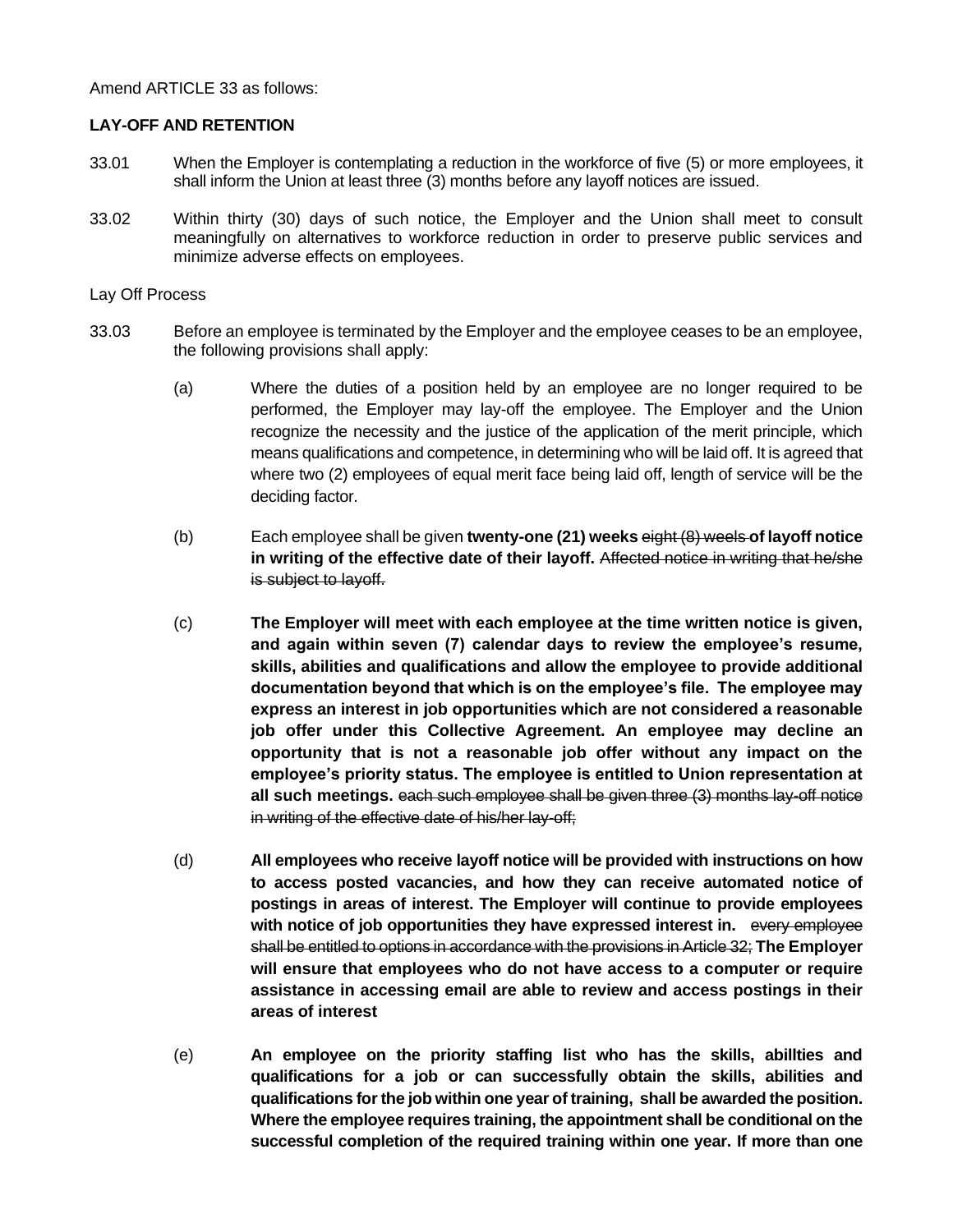**employee on the priority staffing list has the qualifications, skills and abilities, the Employer will conduct a limited competition from amongst those employees.**

- (f) Every employee shall be entitled to options in accordance with the provisions in Article 32 **Employees shall advise the Employer at any time within the twenty-one (21) week period of the option they have selected, which will be effective at the end of the twenty-one (21) week period if at that time they have not received a reasonable job offer or have not accepted another position.**
- (g) Every employee subject to being laid-off shall, during the **twenty-one (21) week layoff notice period** eight (8) week affected period and three (3) months notice period, be granted reasonable leave with pay for the purpose of being interviewed and examined by a prospective employer and to such additional leave with pay as the Employer considers reasonable for the employee to travel to and from the place where his/her presence is so required;
- (h) the Employer shall make every attempt to provide a reasonable job offer within the employee's headquarters; including the consideration of appointment to positions occupied by employees who have applied for Voluntary Separation.
- (i) employees who refuse a reasonable job offer by the Employer are no longer considered laid-off as per Article 2.01(t) and will receive severance in accordance to either Article 32.05 or 32.06;
- (j) employees who accept a lower level position shall continue for a period of one year, to receive the salary and negotiated pay increases she/he was receiving or would receive had she/he not been served with lay-off notice or laid off.
- 33.04 An employee who receives a notice under Articles 33.03 (b) and 33.03 (e) shall be given 24 hours advance notice of the meeting at which lay-off notices to be given. The employee will be advised that he/she is entitled to have Union representation at the meeting.
- 33.05 Prior to initiating a competition for any vacant position, the Department of Finance must identify individuals on the staffing priority list who have the necessary qualifications for the position, or for employees subject to lay-off who could have the necessary qualifications with one year's training or less.
- 33.06 The Employer shall provide the Union, on a semi-annual basis, with the names of those employees on the staffing priority list occupying positions whose incumbents are members of the Union.
- 33.07 In order to minimize the adverse effects of lay off, the Employer will provide retraining where practical.

## **Dispute Resolution Process**

- 33.08 Disputes arising from the application of reasonable job offers and priority status to lay-offs in the hiring process shall be determined by appeal to the **a mutually agreed** upon Lay-off Dispute Officer.
- 33.09 The following timelines will apply to this appeal process:
	- (a) An appeal must be received by the Deputy Minister responsible for the *Public Service Act* within four days after the Employee receives notice of a reasonable job offer or notice of lay-off in the manner set out in Section 3 of the Staffing Appeals Regulations.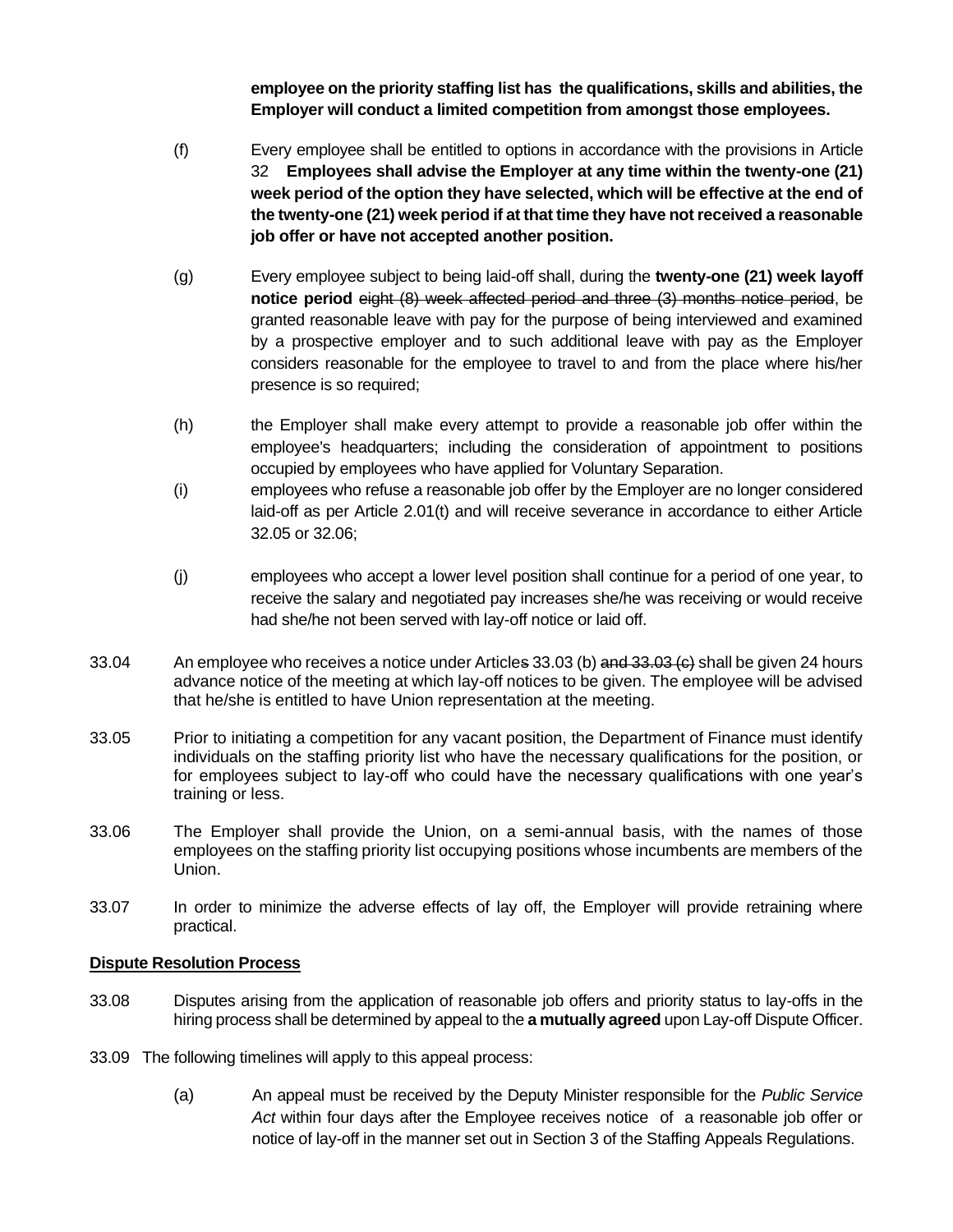- (b) The Deputy Minister responsible for the *Public Service Act* will provide the Union with a copy of the appeal upon receipt.
- (c) The Lay-off Dispute Officer will conduct an appeal hearing within four days or within such further time as he or she may determine.
- (d) Parties to the appeal include:
	- a. The Union
	- b. The GNWT
	- c. The Employee
- (e) Within three days after concluding an appeal hearing the Lay-off Dispute Officer shall prepare a report of his or her findings, the decision reached and the reasons for the decision.
- (f) The Lay-off Dispute Officer shall provide all parties with a copy of the report without delay.
- 33.10 The Lay-off Dispute Officer shall:
	- (a) Where he/she finds that the job offer was reasonable, dismiss the appeal; or
	- (b) Where he/she finds that the job offer was unreasonable, uphold the appeal and reinstate the full lay-off period; or
	- (c) Where he/she finds the lay-off was given priority status, dismiss the appeal; or
	- (d) Where he/she finds the lay-off was not given priority status, uphold the appeal and direct the Employer to rescind any appointment and reconsider the lay-off taking into account the lay-off's priority status.
- 33.11 Findings of the Lay-off Dispute Officer shall be final and binding to all parties.
- 33.12 Priority Status means lay-offs are given priority over all other potential candidates including non laid off affirmative action candidates in the hiring process.
- 33.13 An employee who is to receive a lay-off notice shall be given 24 hours advance notice of the meeting at which lay-off notice is to be given. The employee will be advised that he/she is entitled to have union representation at the meeting.

Amend ARTICLE 37.20 as follows:

- 37.20 (1) The parties agree that arbitration referred to in Clause 37.19 shall be by a single arbitrator, agreed upon by representatives of the parties from the following main and supplementary lists:
	- (a) Main Arbitrators:

Thomas Jolliffe John Moreau Allen Ponak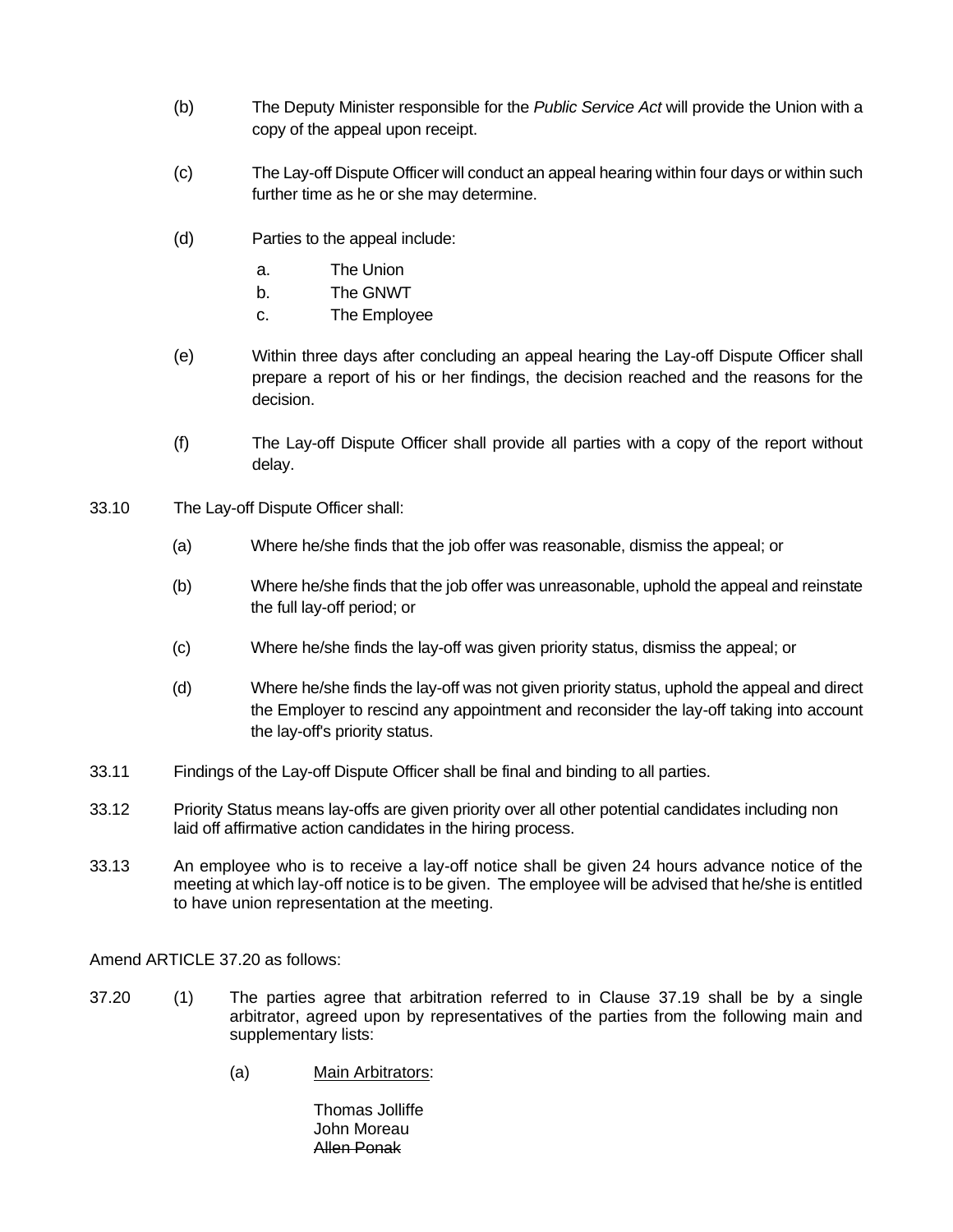#### Irene Holden Andrew Sims **Richard Coleman Amanda Rogers Janet Alexander-Smith**

(b) Supplementary Arbitrators:

David Tettensor Robert Blasina Adrian Wright Janet Alexander-Smith

Amend ARTICLE 58.01 as follows:

58.01 The term of this Agreement shall be five (5) **two (2)** years, from April 1, 2016 **2021** to March 31, 2021. **2023**.

> The pay schedules contained in Appendix B shall be effective April 1, 2016 **2021**. All other provisions of this Agreement shall take effect **on the date of ratification,** thirty (30) calendar days from the issuance of the March 22, 2019 Collective Bargaining Report and Binding Recommendations, unless another date is expressly stated.

Amend APPENDIX A2 Corrections Officers as follows:

## **DUTY TRAVEL**

**A2.10 While on duty travel, the standard for accommodation is a single room whenever possible, in a safe environment, conveniently located and comfortably equipped. Employees shall not be required to share accommodation.**

#### **UNIFORMS AND PROTECTIVE CLOTHING**

**A2.11 All Corrections Officers will be supplied with a complete uniform and duty belt upon commencement of employment. Uniforms will include, but not be limited to, all related duty gear and accessories.**

**An annual boot allowance of \$250 will be provided.**

**Additionally, Corrections Officers at the North Slave Correctional Complex, and all officers performing security escorts, shall be provided with slash vests.**

**A2.12 The Employer will consult meaningfully with Corrections Officers on future changes to issued uniforms and duty equipment. Employees who are on strength September 1st will receive the footwear allowance on the employee's first pay in September.**

Amend APPENDIX A6 Social Justice Fund as follows:

The Employer shall deduct from each bargaining unit member's pay two cents  $(2\phi)$  per hour for all hours worked to the PSAC Social Justice Fund. **The GNWT shall also make a matching contribution of two cents (2¢) per hour for all hours worked by bargaining unit members to the PSAC Social Justice Fund. Fifty per cent of the Employer's contributions will be allocated to the NWT United Way.**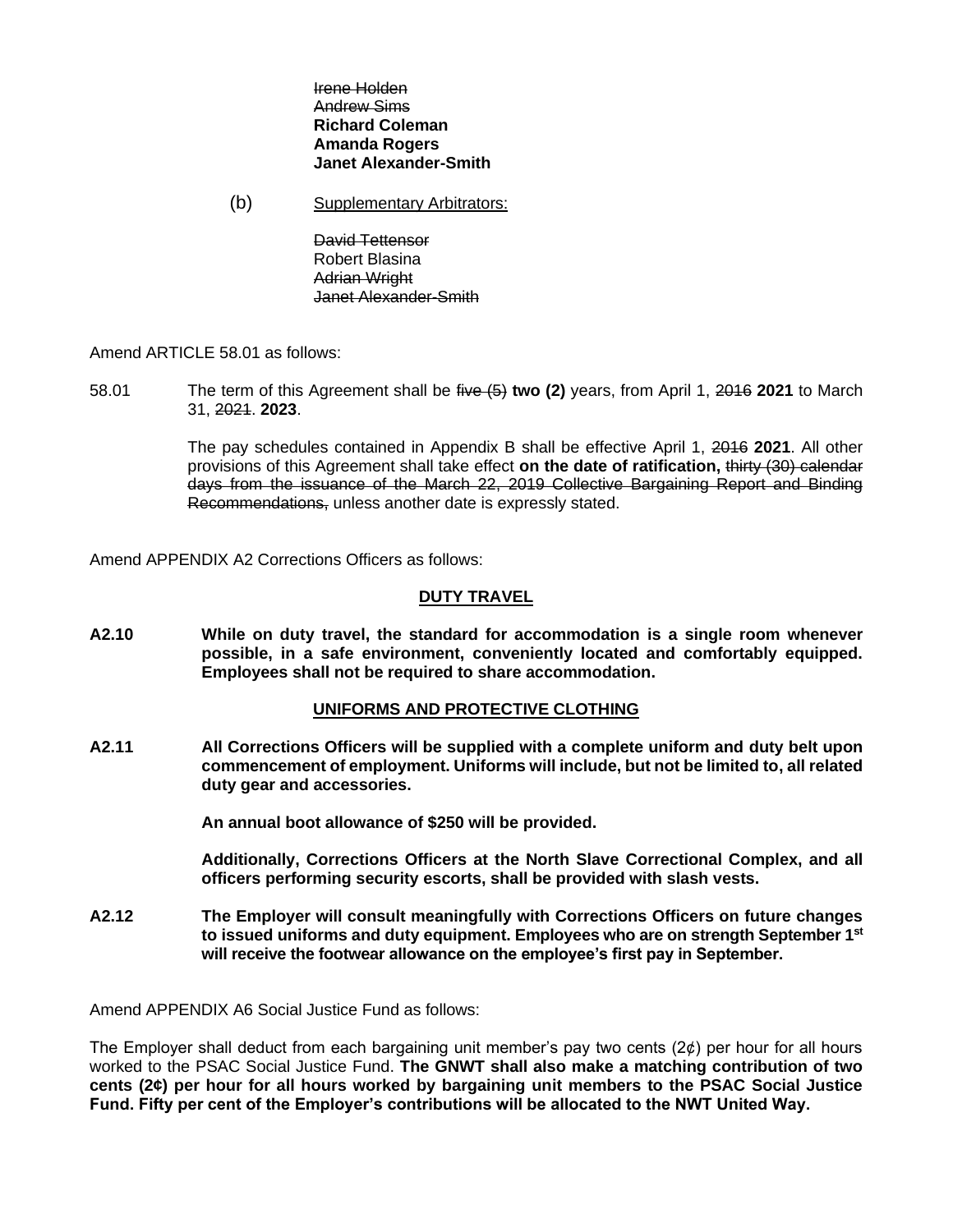Contributions to the Fund will be made quarterly, and such contributions remitted to the PSAC National Office. Contributions to the Fund are to be utilized strictly for the purposes specified in the Letters Patent of the PSAC Social Justice Fund.

New MOU as follows:

## **MEMORANDUM OF UNDERSTANDING BETWEEN THE GOVERNMENT OF THE NORTHWEST TERRITORIES AND THE UNION OF NORTHERN WORKERS**

**Notwithstanding the provisions of Article 41.02, the parties agree that due to the unprecedented circumstances of the COVID-19 pandemic, employees in communities that experienced decreases in the Northern Allowance shall continue to be paid the fiscal 2020-2021 Northern Allowance rates for their communities for the life of this agreement.**

**The Annual rates for Northern Allowance effective April 1, 2021 up to an including March 31, 2023 are as follows:**

| <b>Aklavik</b>           | 22,926 |
|--------------------------|--------|
| Behchoko (Edzo)          | 5,517  |
| <b>Colville Lake</b>     | 29,787 |
| <b>Dawson City</b>       | 7,672  |
| <b>Deline</b>            | 28,050 |
| <b>Dettah</b>            | 3,713  |
| <b>Enterprise</b>        | 5,317  |
| <b>Fort Good Hope</b>    | 27,491 |
| <b>Fort Liard</b>        | 7,803  |
| <b>Fort McPherson</b>    | 20,725 |
| <b>Fort Providence</b>   | 9,021  |
| <b>Fort Resolution</b>   | 14,167 |
| <b>Fort Simpson</b>      | 12,785 |
| <b>Fort Smith</b>        | 7,374  |
| Gameti                   | 16,394 |
| <b>Hay River</b>         | 5,282  |
| Hay River Reserve Dene 1 | 5,300  |
| <b>Inuvik</b>            | 15,279 |
| <b>Igaluit</b>           | 24,054 |
| <b>Jean Marie River</b>  | 14,840 |
| <b>Kakisa</b>            | 8,931  |
| Lutselk'e                | 17,852 |
| Nahanni Butte            | 19,580 |
| <b>Norman Wells</b>      | 21,402 |
| <b>Paulatuk</b>          | 34,816 |
| <b>Sachs Harbour</b>     | 35,507 |
| Sambaa K'e (Trout Lake)  | 26,521 |
| <b>Tsiigehtchic</b>      | 21,844 |
| <b>Tuktoyaktuk</b>       | 20,436 |
| <b>Tulita</b>            | 25,988 |
| <b>Ulukhaktok</b>        | 40,433 |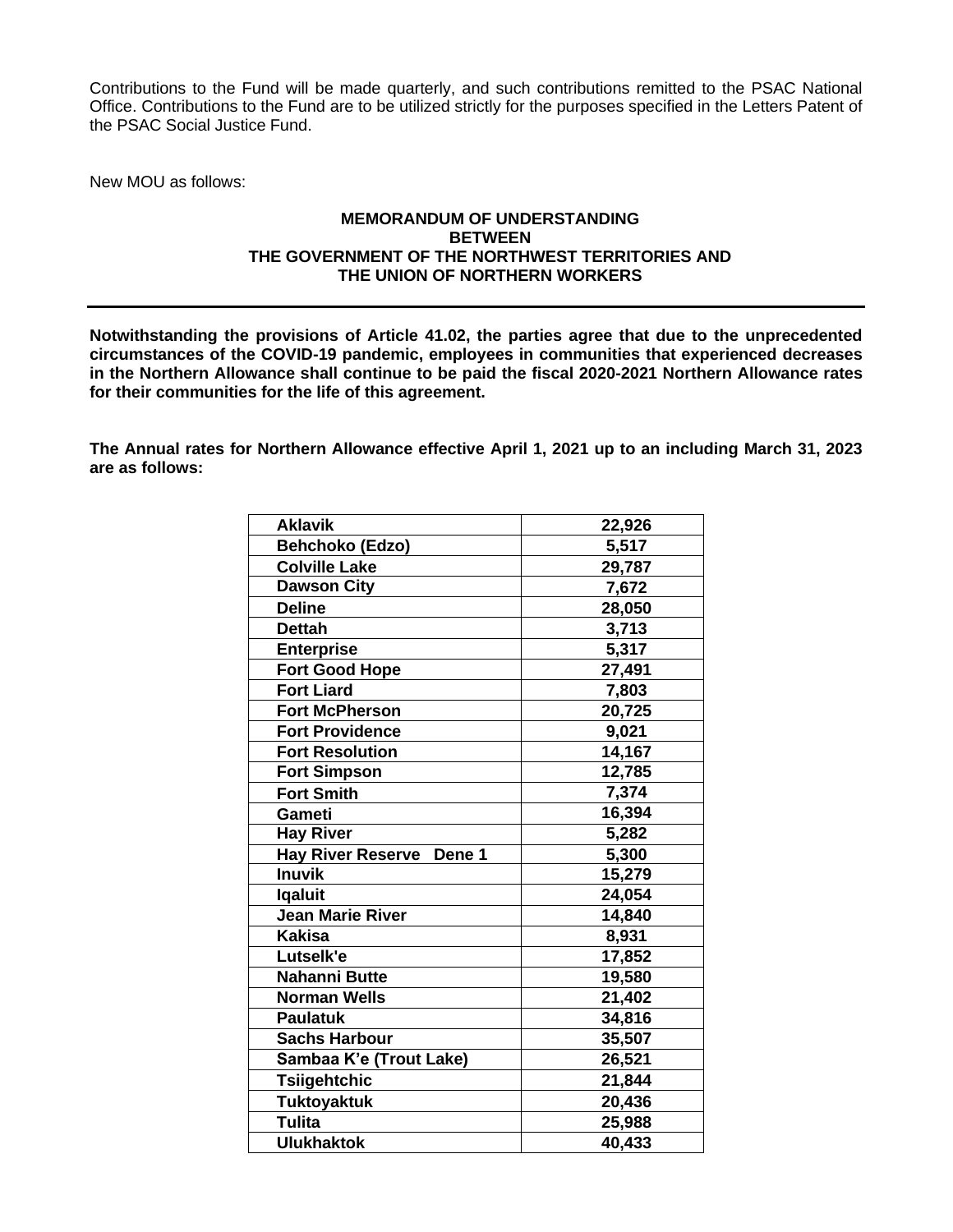| Wekweeti       | 16.134 |
|----------------|--------|
| Whati          | 16.059 |
| <b>Wrigley</b> | 19.297 |
| Yellowknife    | 3,700  |

**The annual rates for each community will be updated on April 1, 2023 in accordance with the existing methodology.**

New MOU as follows:

## **MEMORANDUM OF UNDERSTANDING BETWEEN THE GOVERNMENT OF THE NORTHWEST TERRITORIES AND THE UNION OF NORTHERN WORKERS**

**Notwithstanding the provisions of Article 18.04 (Carry Over Provisions), the parties agree that due to the COVID-19 pandemic, vacation leave that can be carried over by employees will be extended, in addition to the limits set out in Article 18.04 up to 37.5 hours or 40 hours, based on each employee's normal work hours to the amount of vacation leave credits earned by each employee in the fiscal year 2020-2021; and up to an additional 37.5 hours or 40 hours of vacation leave credits earned by employees in the fiscal year 2021-2022.**

**Vacation leave carried over in excess of the amount provided for in Article 18.04 shall be liquidated in cash in the month of June 2023.**

New LOU as follows:

### **LETTER OF UNDERSTANDING BETWEEN THE GOVERNMENT OF THE NORTHWEST TERRITORIES AND THE UNION OF NORTHERN WORKERS**

**In recognition of the unprecedented impact of the COVID-19 pandemic and subsequent public health orders issued by the Chief Public Health Officer of the Northwest Territories, the parties agree that COVID-19 related sick leave and special leave will no longer draw from employees' existing sick leave and special leave banks.**

**The Employer has introduced new COVID-19 paid sick leave and New COVID-19 special isolation leave codes.** 

**Time previously entered as sick leave or special isolation leave due to COVID-19 will be reinstated in employees' respective leave banks.**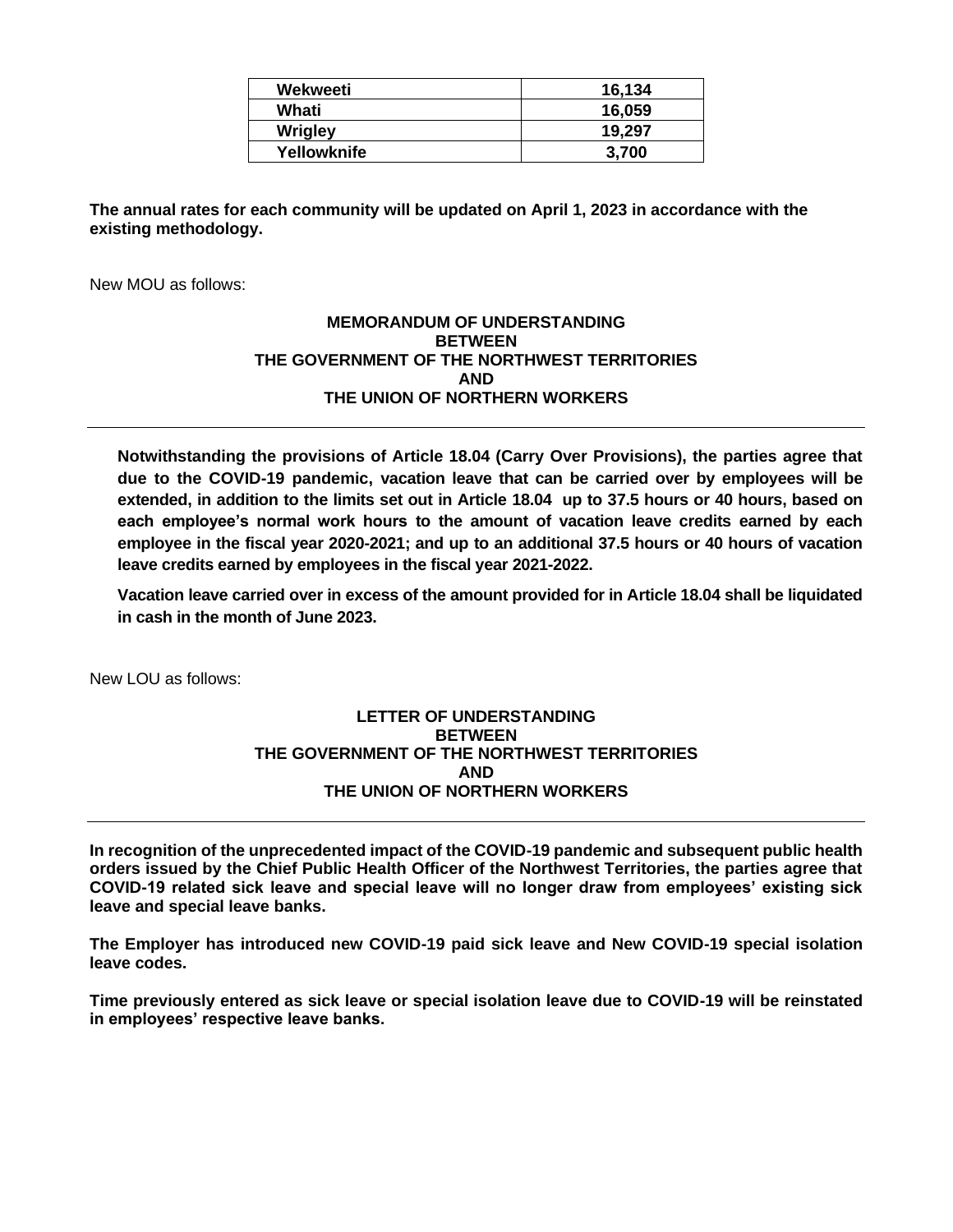# **MEMORANDUM OF UNDERSTANDING BETWEEN THE GOVERNMENT OF THE NORTHWEST TERRITORIES AND THE UNION OF NORTHERN WORKERS**

**The GNWT and the Union of Northern Workers (UNW) agree to form a Consultative Working Group that will comprise up to five (5) members from the GNWT and five (5) members from the UNW. The purpose of the Working Group will be to ensure that the UNW is aware of and meaningfully consulted on, the College's transformation to a polytechnic university.**

**The Consultative Working Group shall meet within sixty (60) days of the signing of this Collective Agreement, and shall meet quarterly, or more frequently, as requested by either party.**

**The Working Group will review and make recommendations to the appropriate body with respect to:**

- **Any necessary modification to job classifications or the creation of new job classifications;**
- **Professional development;**
- **Professional designations;**
- **Workload;**

**Additionally, the Working Group may identify and make recommendations regarding potential collective agreement amendments impacting the matters listed above or any matters related to the College's transformation which could affect the terms and conditions of employment for UNW members.**

**The Employer will immediately communicate anticipated transition timelines to the Consultative Working Group.** 

**Nothing in this Memorandum of Understanding is intended to amend or restrict the current Collective Agreement rights of either party, which will remain in full force and effect.**

New MOU as follows:

### **MEMORANDUM OF UNDERSTANDING BETWEEN THE GOVERNMENT OF THE NORTHWEST TERRITORIES AND THE UNION OF NORTHERN WORKERS**

**The parties agree that the following issues will be brought to Senior Joint Consultation in accordance with Article 55 -- Joint Consultation.**

**1. No later than September 30, 2021, the parties will meet to meaningfully consult on the Employer's draft remote work policy and shall attempt to arrive at mutually agreeable solutions.**